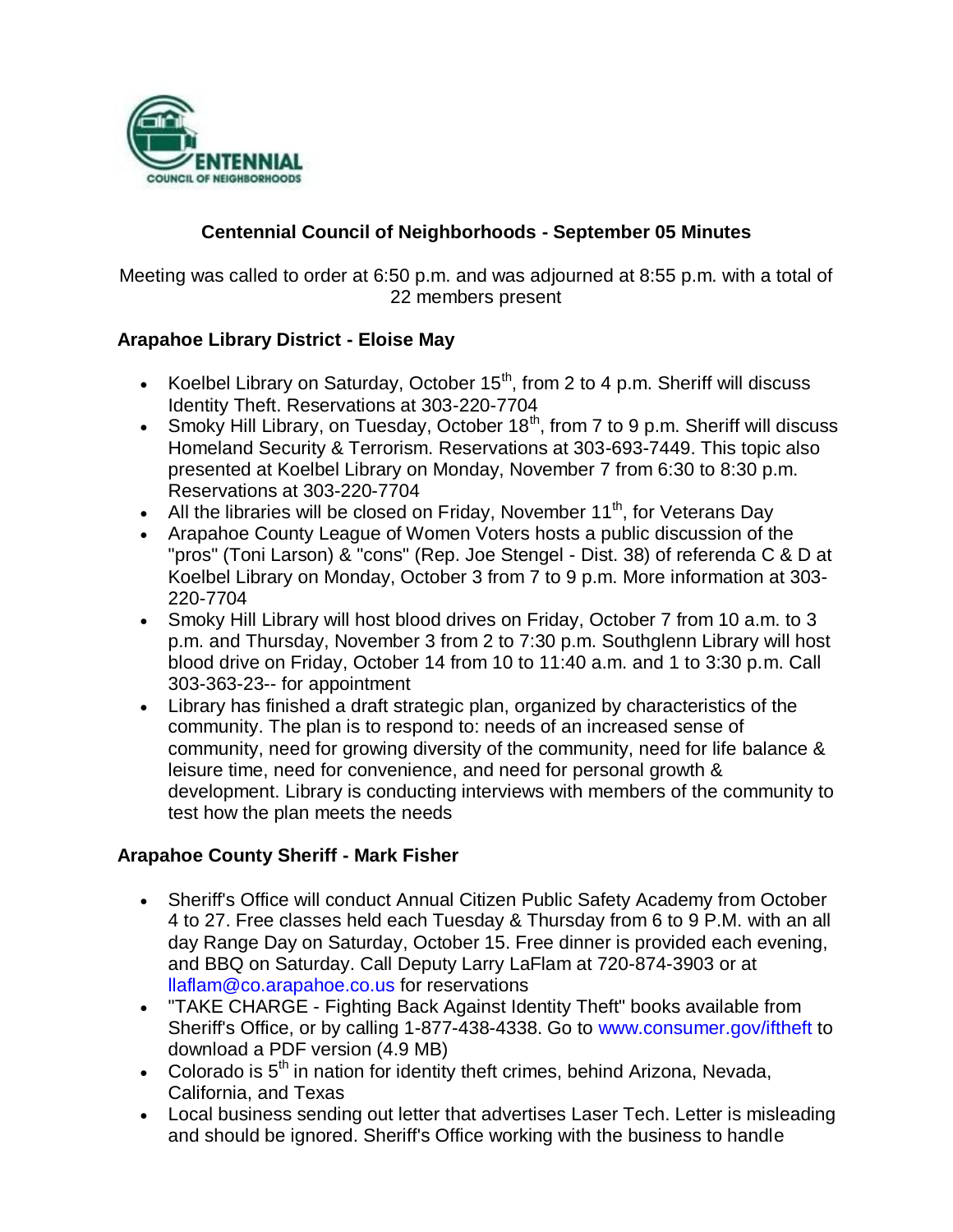differently. Equipment is not available to HOAs as implied in the letter. If HOA is having traffic problems in neighborhood, call Sheriff's Office directly to get help

 Greenwood Village is installing photo radar at 3 intersections: Arapahoe & Yosemite, Quebec & Orchard, & Belleview & Yosemite

## **South Metro Fire District - Bob Rinne**

- South Metro has 20 personnel in LA, MS, or TX, helping out with hurricane rescue activities. Littleton has 10 members involved
- Colorado state EOC was active for several days during both hurricanes. Operations went very smoothly, and provided opportunity for all the fire chiefs (South Metro, Cunningham, Parker, and Littleton) to develop operating plans for possible local operations. All the various agencies, including Salvation Army and Red Cross were working together
- South Metro battalion chief, along with chief on Colorado Springs and 30 metro area firemen, are manning a fire house in Louisiana
- Communications between police, fire, EMS, and other agencies was excellent

# **Arapahoe Park & Recreation - Rebecca Nash**

• The district is currently working on the annual budget

# **City of Centennial - Nancy Reubert**

- The owners of Southglenn Mall have asked for a metropolitan taxing district for the mall property to finance its redevelopment. Tax would only apply to the mall property footprint, not the surrounding area. Taxes going to the City remain as is, this would be an additional tax on the mall owners to finance the funding for the redevelopment
- New mall will be an "open" mall with mixed use. Sears and Foley's will remain as is
- Council has decided that sexually oriented businesses are limited to 5 sites, and have passed rules on use and operation
- City has provided an "election" page on the City web site, www.centennialcolorado.com. 20 candidates are running for City offices
- Code enforcement officer Joseph Brooks is leaving. City will hire a replacement
- City is interested in CenCON's comments for traffic calming
- City staff is working on 2006 budget. Expected to be reviewed by City Council on October  $17<sup>th</sup>$ . Will be posted on City web site

### **Presentation - Traffic Calming - Jerry Maschka & Jennifer Jepsen-Cook**

- Previous comments by CenCON members were reviewed.
- 75% super majority is "location" based, does not mean 75% of the entire HOA. May be defined as "affected area". Needs to be more clearly defined in the document
- Rumble strips will cause a high level of noise, and are not recommended for residential areas
- Some mitigation to an arterial may fall into this policy if the traffic on the arterial is causing the traffic problem in the neighborhood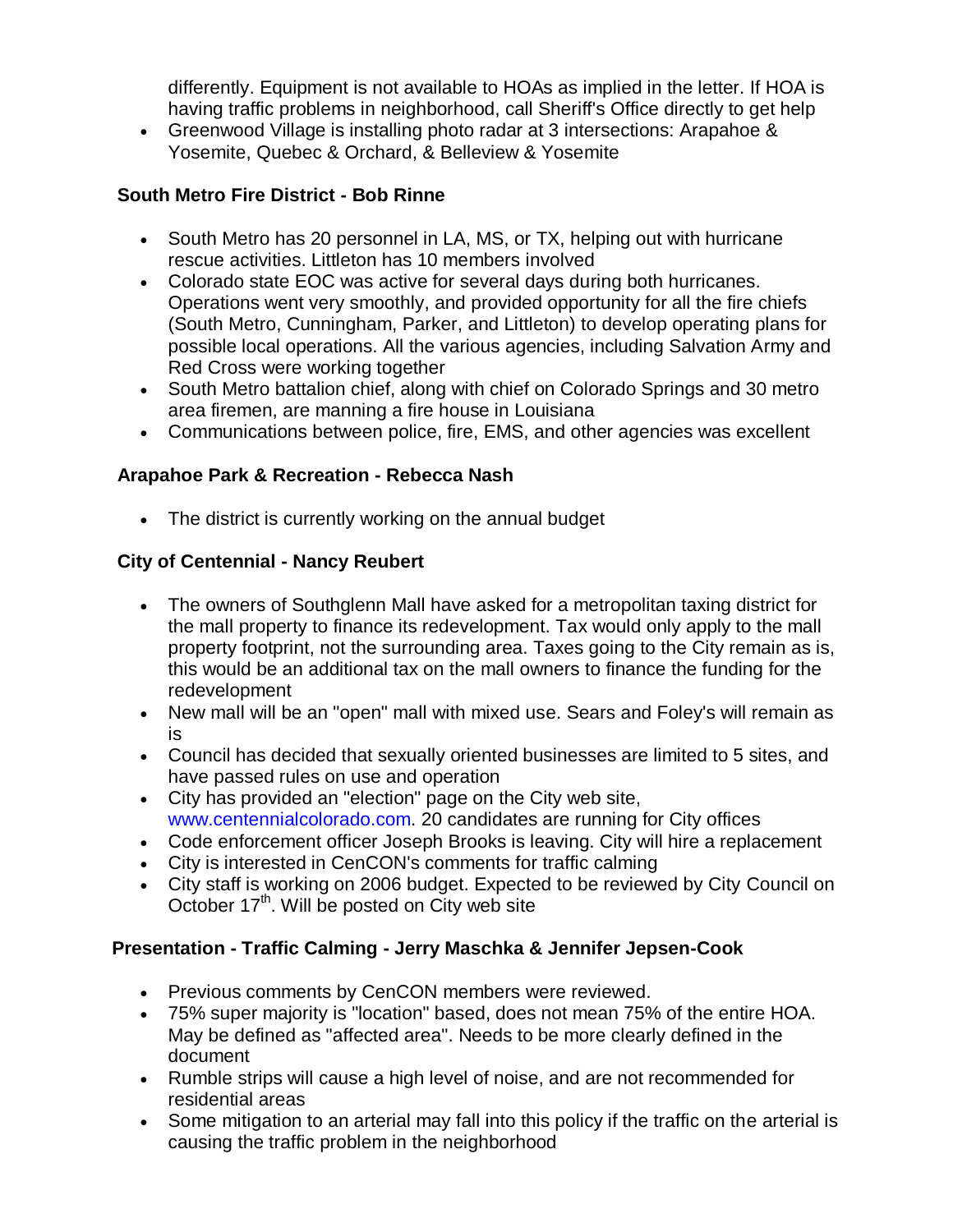Vote taken among members to determine if CenCON supports the Interim Neighborhood Traffic Management Policy. Vote was 16 for, 0 against, and 6 not voting

#### **Presentation - Greenfield Development - Patti Rizzi, CenCON Member**

- Development in unincorporated county, but surrounded on three sides by Centennial residents
- Proposed density is 9.18 DU/AC. Highest surrounding density is 5.23 to west, 3.13 to south, & 0.6 to east
- Problems with: Site Planning, Architectural Detail, Materials & Colors, Visitor Parking, Grading, Emergency Access, and Traffic

### **CenCON Reports - President - Cathy Noon**

- Discussion on whether to send an honorarium to Orten & Hindman for the SB-100 workshop. Members decided against this
- Moved by Ron Weidmann and seconded by Andrea Suhaka that amount of donation to library for use of meeting room by CenCON be increased to \$750, and to be presented to Eloise May at the November CenCON meeting. Approval was unanimous
- Please review the roster and verify that the information is accurate. Information is being provided to both the City of Centennial and to Arapahoe County
- The SB-100 workshop was very informative. A few HOAs who had signed up did not attend and attendance was not as good as expected. Attendees did receive a lot of individual help

### **- Treasurer - Gerry Cummins**

| <b>Checking</b><br>Previous<br>Balance: | \$<br>481.96  | <b>Savings</b><br>Previous<br>Balance: | \$4462.76  |
|-----------------------------------------|---------------|----------------------------------------|------------|
| Income:                                 | \$            | Income                                 | \$         |
|                                         | 0.00          | (Dues):                                | 0.00       |
| Expenses:                               | -\$<br>135.00 | (Interest):                            | \$<br>0.00 |
| Closing                                 | \$            | Closing                                | \$4462.76  |
| Balance:                                | 346.96        | Balance:                               |            |

### **- Secretary - Frank Green**

- Moved by Ron Weidmann and seconded by Jim Levy that the July 2005 and August 2005 minutes be approved as written. Approval was unanimous
- **- Plans - Jim Levy**